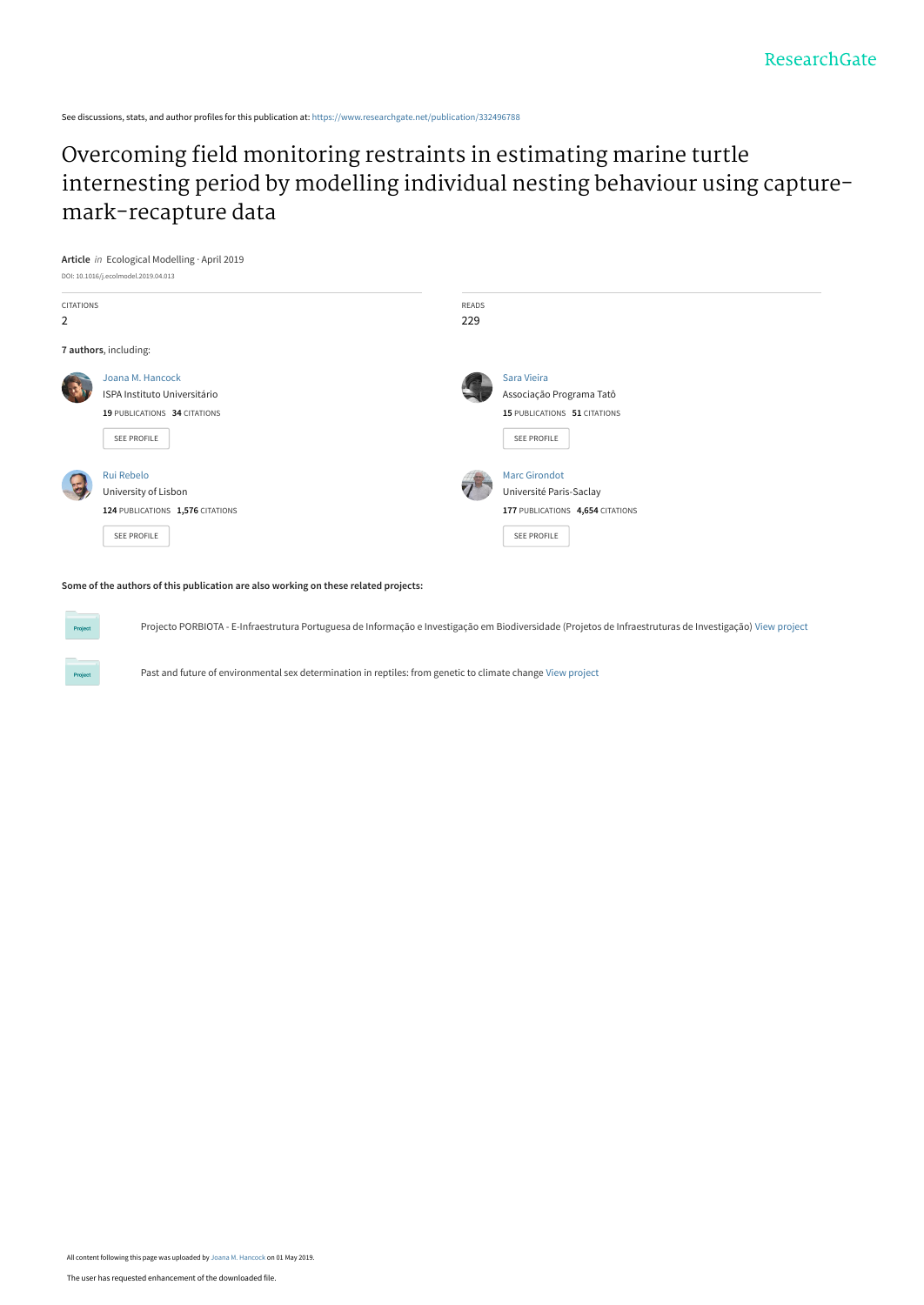Contents lists available at [ScienceDirect](http://www.sciencedirect.com/science/journal/03043800)

# Ecological Modelling

journal homepage: [www.elsevier.com/locate/ecolmodel](https://www.elsevier.com/locate/ecolmodel)

# Overcoming field monitoring restraints in estimating marine turtle internesting period by modelling individual nesting behaviour using capture-mark-recapture data

Jo[a](#page-1-0)na Han[c](#page-1-2)ock $^{\rm a,b,c}$  $^{\rm a,b,c}$  $^{\rm a,b,c}$ , Sara Vi[e](#page-1-4)ira $^{\rm c}$ , Hipólito Lima $^{\rm c,d}$  $^{\rm c,d}$  $^{\rm c,d}$ , Vanessa Schmitt $^{\rm e}$ , Jaconias Pereira $^{\rm e}$ , Rui Rebelo<sup>[a](#page-1-0)</sup>, Marc Girondot<sup>[f](#page-1-5),</sup>\*

<span id="page-1-0"></span><sup>a</sup> cE3c, Centre for Ecology, Evolution and Environmental Changes, Faculdade de Ciências da Universidade de Lisboa, Campo Grande, 1749 – 016, Lisboa, Portugal

<span id="page-1-1"></span><sup>b</sup> CIBIO, Research Centre in Biodiversity and Genetic Resources, University of Porto, Campus do Vairão, Vairão, Portugal

<span id="page-1-2"></span><sup>c</sup> ATM, Associação para a Proteção, Pesquisa e Conservação das Tartarugas Marinhas nos Países Lusófonos, Oeiras, Portugal

<span id="page-1-3"></span><sup>d</sup> MARAPA, Mar, Ambiente e Pesca Artesanal, CP 292, Sao Tome and Principe

<span id="page-1-4"></span><sup>e</sup> Fundação Príncipe Trust, Príncipe, Sao Tome and Principe

<span id="page-1-5"></span>f Laboratoire Écologie, Systématique, Évolution, Université Paris-Sud, AgroParisTech, CNRS, Université Paris Saclay, 91405, Orsay, France

## ARTICLE INFO

Keywords: Chelonia mydas Lepidochelys olivacea Internesting period Iteroparity Nesting abortion Eastern Atlantic

# ABSTRACT

Marine turtles are intra-seasonal iteroparous animals; they nest from one to up to 14 times during the nesting season, laying up to 180 eggs each time. Their annual reproductive effort can therefore be estimated from clutch size, nesting frequency, and length of the nesting season. Moreover, the estimation of nesting frequency, usually obtained from the internesting period (i.e., the time in days between two nesting events) is essential for assessing the number of females in a population. However, the internesting period is strongly influenced by variation in individual behaviour of the nesting female, including abortion of nesting attempts. It is also affected by imprecise detection of females during beach monitoring, often related with a lack of fidelity to the nesting beach. Using an individual-focused model based on capture-mark-recapture data we were able to statistically characterize the nesting behaviour of the populations of green turtles (Chelonia mydas) and olive ridley turtles (Lepidochelys olivacea) in São Tomé and Príncipe (Eastern Atlantic). The developed model proposes a novel approach in estimating the internesting period, by including the different factors that lead to the heterogeneity observed in the duration of internesting periods across a single season, corrected for the probability of a female aborting a nesting process. The calculated lengths of the internesting periods for the two species are congruent with previous estimates, validating the model. Furthermore, the inference of the rank of a nest for an individual female is predicted by the model with high accuracy, even when the recapture rate is low and the time between observations is long. A limitation of the model is its inability to estimate the true clutch frequency at the scale of the population but it was not its purpose.

### 1. Introduction

Female marine turtles come ashore and nest several times during the nesting season at regular intervals ([Miller, 1997](#page-9-0)). The number of days between consecutive clutches, named hereafter the internesting period, is typical for each species ([Alvarado and Murphy, 1999](#page-8-0)). For instance, leatherback turtles (Dermochelys coriacea) have the shortest internesting period, typically lasting only 10 days ([Fretey and Girondot,](#page-8-1) [1988\)](#page-8-1), while for cheloniids this average interval spans from 12 (in green turtles, Chelonia mydas) up to 20 days (in olive ridley turtles, Lepidochelys olivacea). Several factors are thought to influence this intraseasonal iteroparity pattern. Marine turtles, as most ectotherms, are mainly capital breeders, storing most of their energy at the foraging sites prior to their reproductive migration ([Bonnet et al., 1998](#page-8-2); [Myers](#page-9-1) [and Hays, 2006](#page-9-1)); the shorter the nesting season is, the less time females spend away from their foraging sites. On the other hand, when the nesting season encompasses several months, different clutches of a single female will incubate under various temporal conditions. Marine turtles are species with temperature-dependent sex determination in which sex is determined by temperature during the middle-third of the development period of the embryo, and so the distribution of clutches along several months could be also a strategy to ensure that both sexes

<span id="page-1-6"></span>⁎ Corresponding author.

E-mail address: [marc.girondot@u-psud.fr](mailto:marc.girondot@u-psud.fr) (M. Girondot).

<https://doi.org/10.1016/j.ecolmodel.2019.04.013>

Received 23 December 2018; Received in revised form 10 April 2019; Accepted 17 April 2019 0304-3800/ © 2019 Elsevier B.V. All rights reserved.





 $\frac{N}{2}$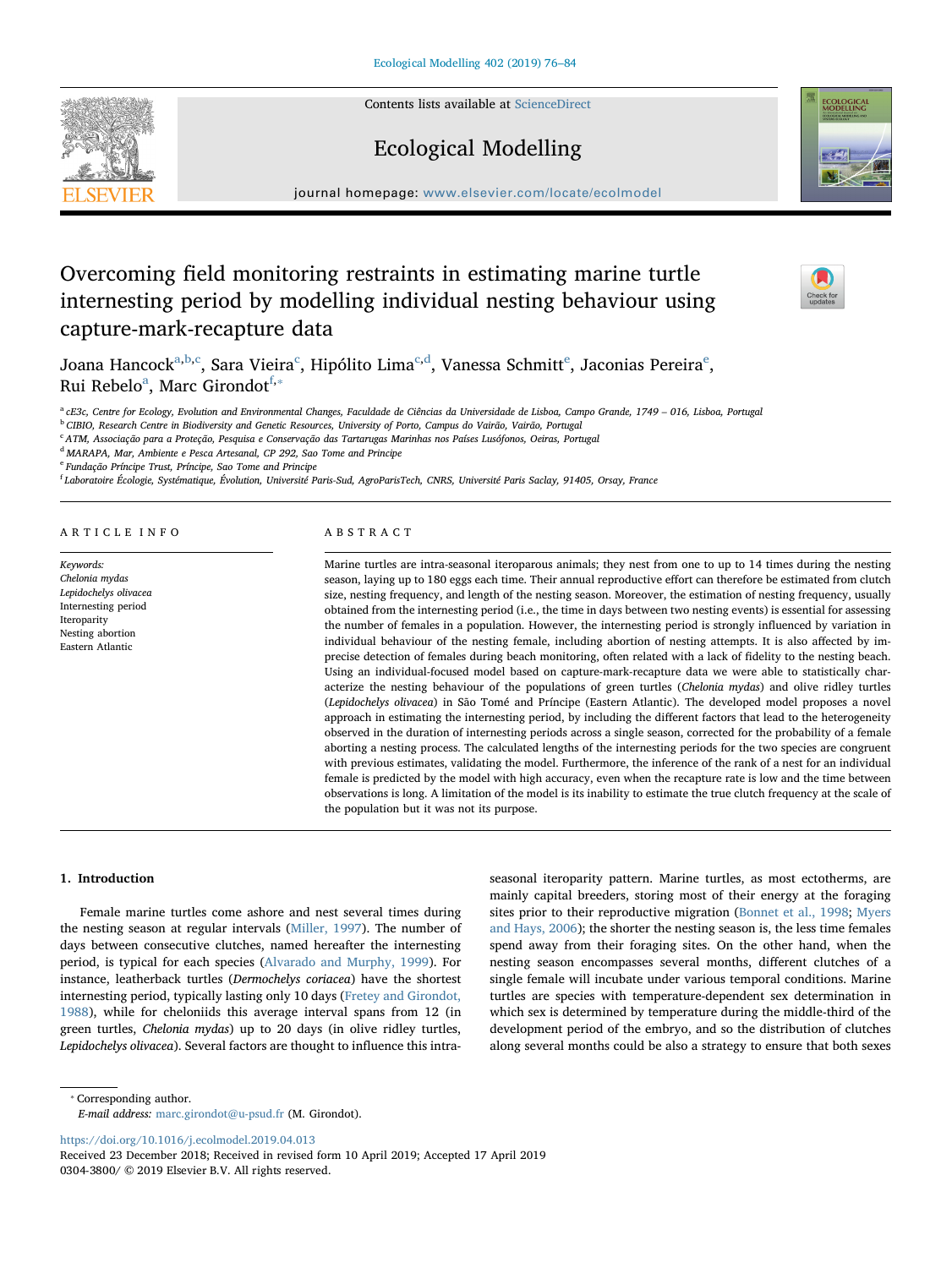are produced ([Fuentes et al., 2017](#page-8-3)). Thus, both shorter and longer nesting seasons can be advantageous. Within each nesting season the internesting period (basically the number of days that elapses between 2 clutches [\(Frazer and Richardson, 1985\)](#page-8-4)) is related to the time that each clutch of eggs takes to develop inside the turtle's body cavity ([Miller, 1997](#page-9-0); [Rostal et al., 1996](#page-9-2)), and to the size of the cavity itself ([Hays, 2001\)](#page-8-5). It would be expected that the longer the internesting periods are, the more time the female has to develop more eggs and increase clutch size, reducing the number of incursions on the beach, where it is particularly vulnerable.

On every monitoring program following individually-marked females, the observed clutch frequency (OCF) is simply the number of clutches observed for a single female during the nesting season [\(Frazer](#page-8-4) [and Richardson, 1985](#page-8-4)), and it is a key parameter in the estimation of population size (e.g. [Broderick et al., 2002\)](#page-8-6). However, the actual number of clutches laid by a female within a season is difficult to estimate due to imperfect capture probability, either because of fieldwork constraints or of the ability of females to choose different nesting beaches in different nesting events [\(Tucker, 2009,](#page-9-3) [2010\)](#page-9-4). The regularity of the internesting period (IP) has been used to calculate the estimated clutch frequency (*ECF*): *ECF* =  $1 + (d_2 - d_1)/IP$  with  $d_1$  representing the ordinal date of first observation of the nesting female in the season, and  $d_2$  the ordinal date of last observation of the nesting female in that same season. ECF is thus equal to or higher than OCF.

Sound estimates of the interesting period are not easy to obtain for several reasons: (i) some females abort the nesting process upon emergence on the beach, not returning to nest until several days later, (ii) some females may not be detected by patrols while being on the beach, (iii) in most situations, it is not known if the female has indeed laid eggs or if it has aborted the nesting process, and (iv) fidelity to the nesting beach is not perfect. All these different events can co-occur making the estimation of the number of days between two nesting events difficult. For example, when a female leatherback turtle, which typically nests every 10 days ([Girondot and Fretey, 1996](#page-8-7)), is seen for the second time on the beach 30 days after the first visit, it may be interpreted as its third nest after the first observation, or the second nest after the first observation if the turtle has aborted 1 or 2 nesting processes or even the first nest if the nesting process was aborted several times. It could also be the fourth nest if the internesting period of that particular female is unusually short, for example, seven days.

Until now this difficulty has been overlooked and the internesting period has been determined empirically: when a turtle is seen returning before the minimum expected IP (internesting period - for example, seven days), it is considered that the female did not lay a clutch during the first observation. Indeed, six days or less could be not sufficient for ovulation and formation of eggshells ([Miller, 1997](#page-9-0); [Rostal et al., 1996](#page-9-2)), and thus two separate nesting events cannot take place within that time. If the return interval is longer than maximum expected IP (for example, 18 days), it is considered that the female has deposited one intermediate clutch that has not been observed [\(Frazer and Richardson,](#page-8-4) [1985\)](#page-8-4).

The local NGOs Associação Programa Tatô and Fundação Príncipe Trust ensure complete monitoring coverage of all beaches in São Tomé and Príncipe islands, which is complemented by the implementation of a capture-mark-recapture program through the tagging of nesting females, providing the most complete dataset of sea turtle nest distribution in the Gulf of Guinea. These two islands host an important green turtle rookery which is genetically distinct from all others in the Atlantic ([Formia et al., 2006](#page-8-8); J. Hancock, unpubl. data). The second most common species is the olive ridley turtle, believed to represent a fraction of the major rookery for olive ridley in Central Africa ([Girard](#page-8-9) [et al., 2016](#page-8-9)). Using data obtained during the monitoring programs of these two species, we propose a novel modelling approach of the internesting period. We combine nesting counts and tagging data obtained at a rookery level to estimate this parameter, while taking into account the potential heterogeneity in the length of internesting periods

<span id="page-2-0"></span>

Fig. 1. Map of São Tomé and Príncipe. Beaches used by marine turtles are shown with ticks (65 at São Tomé and 29 at Príncipe Island). On São Tomé Island, green turtles nest mostly in (1) Jalé, (2) Cabana, (3) Planta; on Príncipe island, this species nests primarily in two beaches, (4) Praia Grande and (5) Infante, with minor nesting occurring in (6) Boi, (7) Ribeira Izé/Mocotó beaches. The olive ridley turtle nests only on the island of São Tomé, mostly in the north of the island, with most nesting activity concentrated along the 9 km stretch of coastline between the beaches of (8) Juventude and (9) Tamarindos.

resulting from female individual behavior, including abortion of the nesting process.

### 2. Materials and methods

### 2.1. Data collection

On São Tomé Island, green turtles nest mostly in the southern coast, with most of the nesting activity being concentrated between the beaches of Jalé and Cabana and also Planta; on Príncipe Island, this species nests primarily in two beaches, Praia Grande and Infante, with minor nesting occurring in Boi and Ribeira Izé/Mocotó beaches. The olive ridley turtle nests only on the island of São Tomé, mostly in the north of the island, with most nesting activity concentrated along the 9 km stretch of coastline between the beaches of Juventude and Tamarindos. The importance of these beaches for each species were confirmed by early surveys conducted by Graff [\(1996\),](#page-8-10) and they have been subjected to full monitoring every night from October through February since 2012 (olive ridley) and 2015 (green turtles). Locations are shown in [Fig.](#page-2-0) 1.

Monitoring effort during night patrols was standardized at all above mentioned beaches and set to take place each night between 6 p.m. and 5 a.m. by groups of 2 trained assistants, each group covering 1.5 km stretch of contiguous coastline. During each patrol, data on female or track encounters was collected. The monitoring protocols in place in São Tomé and Príncipe require that the investigators walk along the beach just above the high tide line, and carefully check each one way track to confirm the presence of a turtle on the beach, always ensuring that any turtle is approached from behind without using any light. To further minimize interference of the turtle's natural behaviour, no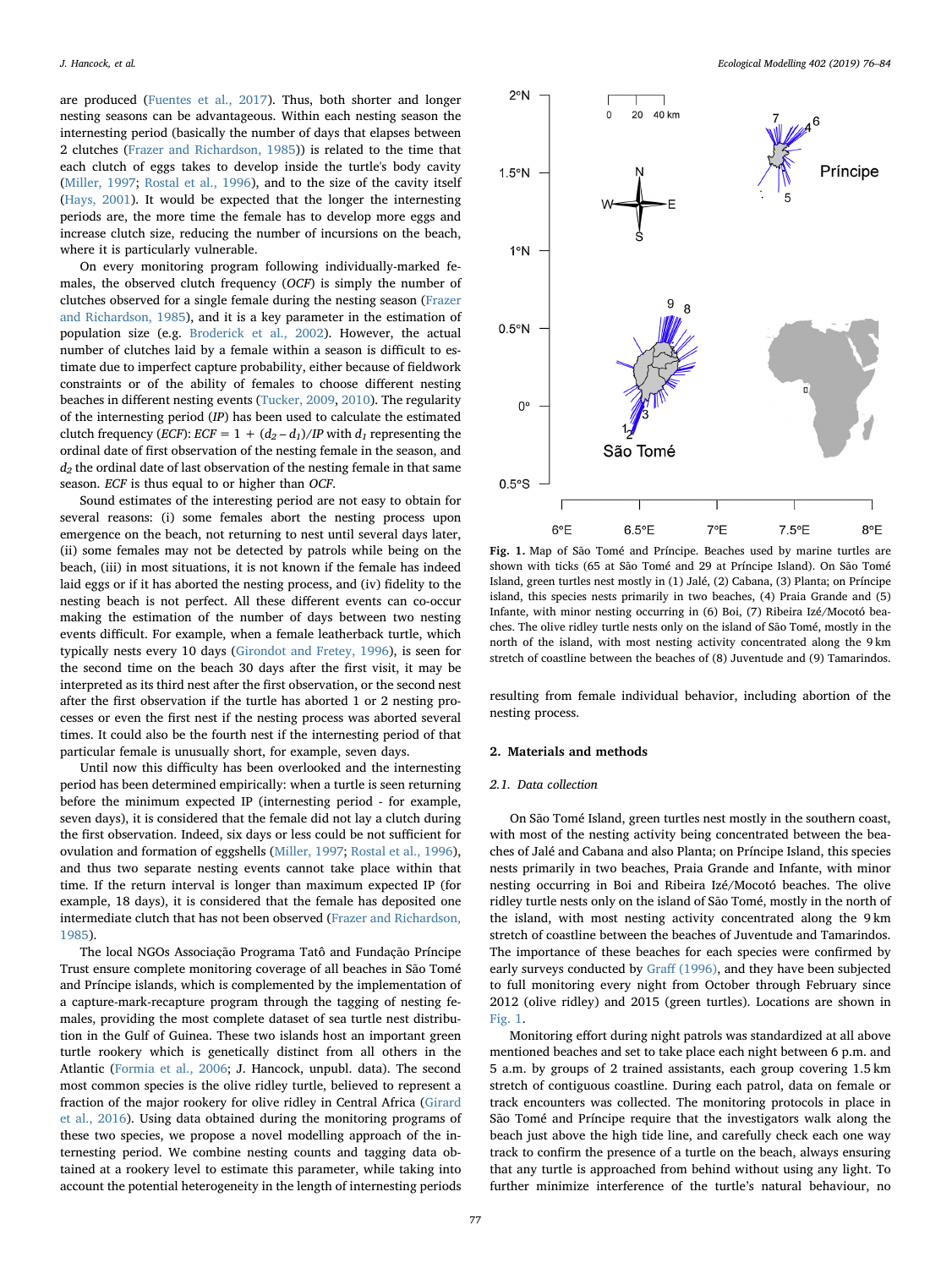turtles were intercepted on their ascent on the beach, and encountered turtles were approached very carefully if oviposition is not confirmed to have occurred; any tagging and data collection are only performed after successful oviposition, or a turtle has initiated her descent to the surf. Oviposition is always confirmed either by direct observation, or by carefully uncovering the top layer of eggs, never later than 8 h after suspected oviposition. If the clutch is not found, the activity is noted as "false crawl" (no body pit or nest chamber) or "attempt" (body pit or abandoned nest chamber present). Flipper tagging was done to allow individual identification and follow up in consequent nesting events, by placing a pair of Inconel flipper tags (National Band and Tag Co., Style 681) on the trailing edge of each of the fore-flippers after egg laying.

## 2.2. Data preparation and use

The data collection implemented during the monitoring program allowed the compilation of the dates of the first and all subsequent observations (re-captures) of individual females within each season on each beach. Our dataset comprised of 757 individual green turtle females  $(n = 1738$  captures and recaptures) over two seasons (2015–2016 and 2016–2017) and 635 individual olive ridley turtles  $(n = 700$  captures and recaptures) over four seasons  $(2012-2017)$ . A summary of the data used is found on [Table 1.](#page-3-0)

# 2.3. Model development

A stochastic model was formulated to describe the nesting process after the first observation of a female on a beach ([Fig. 2](#page-4-0)). If the female was unable to nest and aborted, with a probability pAbort, then it was expected to return for another nesting attempt after logN(meanAbort, sdAbort) days. When it returned to the beach, this female would be seen with a probability pCapture. After a successful nest, the female could not return to nest before the minimum interesting period, minIP (when used, minIP is an integer). Its return occurred after logN(meanIP, sdIP) + (Nclutch  $-1$ ) × DeltameanIP with Nclutch being the rank of the nest (i.e.,  $1^{st}$ ,  $2^{nd}$ , etc.). This female would produce x clutches (see below about parametrization of  $x$ ). If it was its last recorded nesting event for the season and it was successful, we considered this observation as the final one. The model is schematized in [Fig. 2](#page-4-0).

The distribution of the number of clutches per female after its first observation on the beach, DF (CF is the common acronym for Clutch Frequency, D rather than C is used in this case to indicate that it is not the true CF), can be obtained from a parametric model logN(meanDF,

sdDF). An alternative parametrization uses DF.1, DF.2, to DF.max (DF.0 is fixed to 1) and the probability that a female laid  $x$  clutches after its first observation on the beach is  $p_x = abs(DF.x)/Zabs(DF.i)$ . This parametrization has the advantage of not forcing any shape on the distribution of the clutch frequency. It is important to note that DF is the distribution of the number of clutches after the first observation of an individual female on the beach and therefore it is not equal to CF, which is the distribution of the number of clutches that a female is laying during a complete nesting season, taking into account that some females are not observed during their first nesting attempt.

This model generated a theoretical distribution of the number of observations for 0 to maxDays with maxDays being the maximum number of days before a recapture after the first observation. Then a set of expected number of captures  $C_{day}$  for days 0 to m after the initial capture was obtained (0 indicates that a female was seen twice in the same night, after aborting its first nesting attempt). These values were transformed into probabilities using  $p_{day} = C_{day}/\Sigma C_{day}$  ([Fig. 2](#page-4-0)). The larger the N, the closer the distribution of  $p_m$  is to the true distribution.

The development and testing of the model was performed with the green turtle data because nesting is concentrated on few individual beaches, which facilitates the full coverage of each beach by the night patrols and thus increasing the chances of observing a turtle. Olive ridley turtles nest sparsely over several kilometres of coast, reducing the chances of encounters by the night patrols; for this reason, observations are much sparser than for green turtles. We used the data collected for this species for testing and validating the model in cases when recapture rates may be lower, resulting in lower quality data. This situation is indeed frequent in marine turtle monitoring programs that suffer constraints in field data collection.

# 2.3.1. Fitting the parameters of the nesting process

The data obtained from the beach monitoring [\(Fig. 3\)](#page-5-0) was organized in k observations (i.e., k individuals) in series of  $n_{i,days}$  (i is the individual and days the number of days after first observation) with 0 (no capture) and 1 (capture). The likelihood of the observation i given the outputs  $p_{day}$  of the model is based on a multinomial distribution:

$$
L_i(N_0 = n_{i.0}, \cdots, N_m = n_{i.m.}) = \frac{n_i!}{n_{i.0}! \cdots n_{i.m.}!} p_0^{n_{i.0}} \cdots p_m^{n_{i.m.}}
$$

The log likelihood of all the observations given the model is:

$$
log(L) = \sum_{i=1}^{k} log(L_i)
$$

<span id="page-3-0"></span>Table 1

Number of individual green (Chelonia mydas) and olive ridley (Lepidochelys olivacea) marine turtle females identified and frequency of observations between 2012–2017 in São Tomé and Príncipe islands.

| Island   | Season    | N females | N obs. | Observation Frequencies of individual females |    |    |    |    |    |        |   |   |  |
|----------|-----------|-----------|--------|-----------------------------------------------|----|----|----|----|----|--------|---|---|--|
|          |           |           |        |                                               | 2  | 3  | 4  | 5  | 6  |        | 8 | Q |  |
| São Tomé | 2015-2016 | 172       | 336    | 88                                            | 36 | 25 | 16 | 6  |    |        |   |   |  |
| São Tomé | 2016-2017 | 109       | 149    | 82                                            | 17 |    | 3  |    |    |        |   |   |  |
| Príncipe | 2015-2016 | 355       | 911    | 133                                           | 75 | 48 | 50 | 27 | 12 | 6      |   |   |  |
| Príncipe | 2016-2017 | 121       | 342    | 36                                            | 24 | 22 | 14 | 16 | ⇁  | ີ<br>∠ |   |   |  |

Olive ridley turtles (Lepidochelys olivacea)

| Island   | Season    | N females | N obs. | Observation Frequencies of individual females |                |   |   |   |   |  |   |   |  |
|----------|-----------|-----------|--------|-----------------------------------------------|----------------|---|---|---|---|--|---|---|--|
|          |           |           |        |                                               | $\overline{2}$ | 3 | 4 | 5 | 6 |  | 8 | 9 |  |
| São Tomé | 2012-2013 | 56        | 57     | 55                                            |                |   |   |   |   |  |   |   |  |
| Sao Tomé | 2013-2014 | 32        | 32     | 32                                            |                |   |   |   |   |  |   |   |  |
| São Tomé | 2014-2015 | 154       | 173    | 135                                           | 19             |   |   |   |   |  |   |   |  |
| São Tomé | 2015-2016 | 138       | 153    | 124                                           | 13             |   |   |   |   |  |   |   |  |
| São Tomé | 2016-2017 | 255       | 285    | 226                                           | 28             |   |   |   |   |  |   |   |  |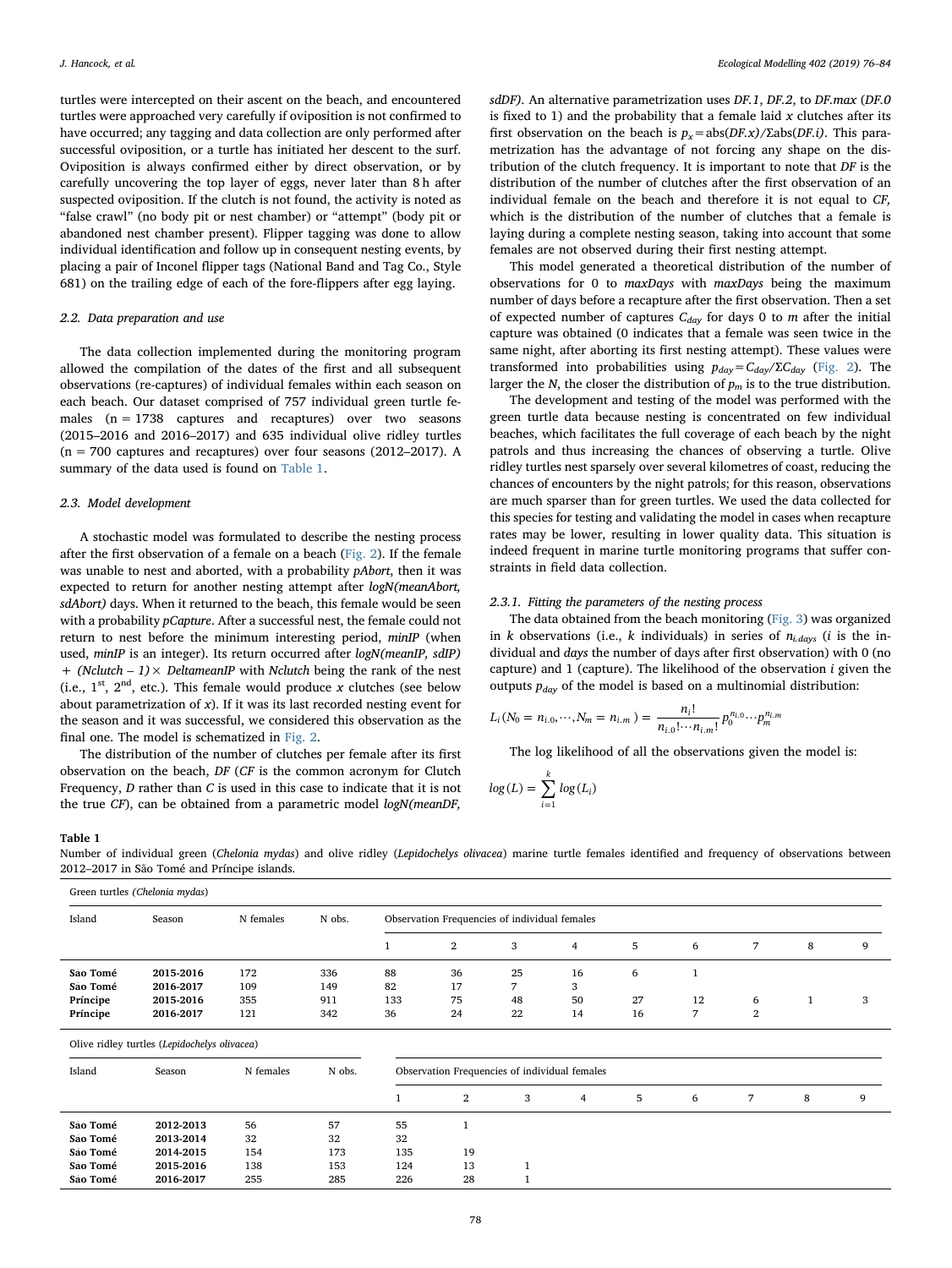<span id="page-4-0"></span>

Fig. 2. Algorithm of the nesting process of a marine turtle female on a monitored beach (fitted parameters are in grey boxes).

with  $L_i$  being the likelihood to capture the individual *i* after  $n_{i,0}$  to  $n_{i,m}$ days.  $L$  is the likelihood of the observations for all the  $k$  individuals; in this formula, the organization level is the individual.

An alternative option is to use the daily sum (top of [Fig. 3\)](#page-5-0) as the values for  $n_{days}$ . In this case, the organization level is the nesting event, but the females with a larger estimated clutch frequency will have a larger impact on global likelihood than the ones with lower estimated clutch frequency. This solution has not been retained here.

The parameters pCapture and pAbort were fitted as -logit of the corresponding probabilities to ensure that they remained estimable at all times without defining constraints during the fit. The parameter values maximizing the likelihood were fitted using the Nelder-Mead followed by Broyden-Fletcher-Goldfarb-Shanno method with R package optimx [\(Nash and Varadhan, 2011](#page-9-5)). To test the suitability of different models fitted with the same datasets, we used the AIC estimator ([Burnham and Anderson, 2002](#page-8-11)). AIC is a measure of the quality of the fit penalized by the number of parameters used, calculated as  $-2 log(L)$  $+ 2 p$  with  $p$  being the number of parameters of the model [\(Akaike,](#page-8-12) [1974\)](#page-8-12); models with lower AIC have more chance to better represent the process that generated the data.

The model has been scripted in R language and is available in the R package phenology (version 7.1 and above) [\(Girondot, 2018b](#page-8-13)).

# 2.3.2. Stability of likelihood

A stochastic model was used to generate the distribution of  $p_{day}$  (see previous section). Thus, from run to run, the values change. We needed to minimize the inter-run variability of the likelihood of data given the model to ensure that a maximum likelihood fit could operate under a realistic computing time. To determine the best combination of the number of replicates and computing time, we ran the model with  $10<sup>4</sup>$  to  $10^5$  steps (by  $10^4$  steps), and  $2 \times 10^5$  to  $2 \times 10^6$  (by  $10^5$  steps) replicates to study the dispersion of the log likelihood. For this test we used the parameters at maximum likelihood fitted using  $10<sup>6</sup>$  replicates.

# 2.3.3. Identifiability of the parameters

The Metropolis-Hastings algorithm is a Markov Chain Monte Carlo (MCMC) method for obtaining a sequence of random samples from a probability distribution for which direct sampling is not available or difficult [\(Chib and Greenberg, 1995](#page-8-14)). It was used to estimate the posterior distribution for each parameter over 10,000 iterations. This value has been chosen based on the [Raftery and Lewis \(1992\)](#page-9-6) diagnostic. Maximum likelihood estimates were used as initial parameter values

during the MCMC search, using no adaptation iteration. Proposed distributions were adapted after every 500 iterations using the method of [Rosenthal \(2011\)](#page-9-7) as implemented in the R package HelpersMG ([Girondot, 2018a](#page-8-15)). Priors were all obtained from a uniform distribution with limits being always very wide to ensure that a large range of parameter values could be checked (see supplementary material). Convergence was first visually examined to ensure that the time series of the parameters were stationary, and then tested using the [Heidelberger and Welch \(1983\)](#page-8-16) diagnostic. The standard error of the parameters was estimated after correction for autocorrelation ([Roberts](#page-9-8) [et al., 1996](#page-9-8)). Results from the MCMC were analyzed using the R package Coda, version 0.19–1 [\(Plummer et al., 2011](#page-9-9)). Covariations of all parameter pairs were checked visually using bivariate plots and Pearson correlation coefficients.

The comparison between the distribution of priors and posteriors after the Metropolis-Hastings MCMC run show that some parameters cannot be estimated using this model because the posterior distribution is very similar to the prior distribution. The DF distribution (meanDF, sdDF or DF.x) as well as the capture and abort probabilities (pCapture and  $p$ Abort) are not identifiable. High values ( $> 9$ ) of the parameter minIP can be excluded, but the lowest cannot. Finally, the parameters meanIP, sdIP, DeltameanIP, meanAbort and sdAbort are identifiable (see supplementary material). The only very strong covariation of parameters is between meanIP and DeltameanIP: their negative correlation indicates that when DeltameanIP tends towards 0, meanIP is lower (see supplementary materials).

# 2.3.4. From estimating the number of days between observations to clutch frequency

By knowing the distribution of the number of days between two clutches or nesting abortions, as well as the probabilities of a turtle aborting a nesting process or being observed (captured), it was possible to relate the number of days between two observations on the beach and the true number of clutches between these two observations. A total of  $10<sup>6</sup>$  simulations were performed using the green turtle fitted parameters. In each simulation, for each turtle captured we recorded the number of days after its first observation (capture) on the beach and the number of clutches observed being laid by that female up to that day. Consolidating this information on a data frame, we used it to calculate the probability that an observation of a female X days after its first observation was the  $\rm n^{th}$  clutch.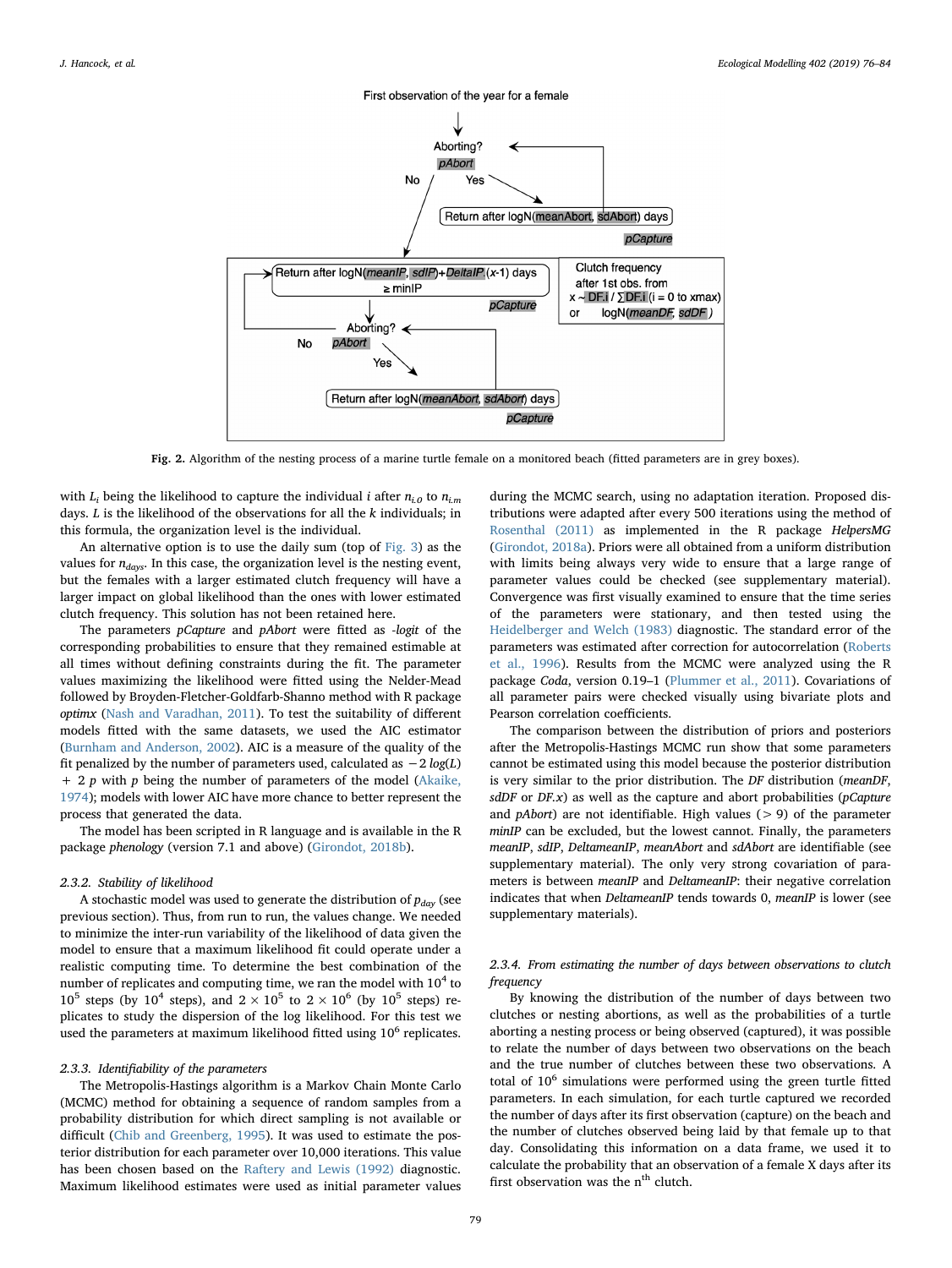<span id="page-5-0"></span>



Fig. 3. Distribution of individual daily observations in São Tomé and Príncipe. Rows represent the different captures of a single individual. The sums of all daily observations are depicted at the top of the figure. (A) green turtles (Chelonia mydas) and (B) olive ridley turtles (Lepidochelys olivacea).

#### 2.3.5. Stability of the likelihood

The likelihood calculated with  $10<sup>4</sup>$  iterations was quickly estimated but the inter-run likelihood variability was too high to be used during the fitting process. On the other hand, the calculation of the likelihood with  $10^6$  iterations took too long to be used routinely. A number of  $10^5$ iterations was considered an adequate compromise as it provided a correct fit to our data ([Fig. 4\)](#page-6-0) and was used thereafter.

# 3. Results

The distributions of the internesting periods for the two turtle species, considering both nesting seasons (2015–2016 and 2016–2017) and islands (São Tomé and/or Príncipe) are shown in [Fig. 5](#page-6-1). The mean shortening of the IP along the successive clutches was similar between different datasets, therefore we chose to combine these to have a global estimate for the region with the lowest confidence interval.

#### 3.1. Green turtles

The patterns of the internesting periods observed for either São Tomé or Príncipe green turtles were very similar ([Fig. 3](#page-5-0)). Several peaks were observed, for 12, 24, 36 days after the first observation, and successive peaks were entangled (i.e., the lowest part of one peak distribution overlapped the highest part of the previous one). Other peaks were observed after 40 days, but they were more difficult to discriminate because the dispersion of the peaks for the higher number of days is higher, making the peaks flatter. The number of days between the first and the last observation was highly related to the ordinal date of first observation (linear model, *t*-test,  $p = 0.002$ ); the earlier the turtle was first seen, the longer it was observed on the beach.

The green turtle mean internesting period between the first and the second clutch was estimated at 12.32 days (95% confidence interval from 12.26 to 12.37). The 95% range of all internesting periods was between 10.10 and 15.05 days ([Table 2;](#page-7-0) showing also the values estimated for other populations). The internesting period became shorter as the number of clutches increased (DeltameanIP parameters are all negative, supplementary materials). This effect is noticed for each of the 4 datasets, as well as when combined, and the inclusion of the DeltameanIP parameter greatly improved the fitting of the model  $(\Delta AIC =$ 19.76, Akaike weight  $p = 0.999$ . The fitted estimation of the minimal number of days between two clutches was 8.12 days (95% confidence interval from 8.11 to 8.13 days). When a nesting attempt was aborted in our model simulation, the time before the next attempt was on average 1.59 days (95% confidence interval from 1.57 to 1.60) and 95% of the values were between 0.23–10.88 days. It should be noted that the upper 95% limit of the confidence interval (10.88 days) was higher than minIP (8.12 days), therefore the return to the nesting beach after an abortion event could be confused with a new clutch.

The probability that a female laid a  $n<sup>th</sup>$  clutch when it was recorded X days after its first observation during the season is shown in [Fig. 6](#page-7-1); [Table 3](#page-7-2) depicts the probabilities of the various clutch ranks according to the different number of days after the first observation, shown as dotted vertical lines in [Fig. 6.](#page-7-1)

# 3.2. Olive ridley turtles

The mean internesting period between two successive clutches was estimated at 22.92 days (95% confidence interval ranged from 22.85 to 23.00 days). The 95% range of internesting periods varied between 16.58 and 31.70 days [\(Table 2](#page-7-0), showing also the values estimated for other populations). The change of the internesting period dependent on the progression of clutch rank (deltaMeanIP parameter) could not be calculated due to the paucity of recapture data, and deltaMeanIP was fixed to 0. The fitted minimum of the minimal number of days between two clutches was 9.16 (95% confidence interval from 8.37 to 9.95 days). When we simulated the abortion of a nesting attempt, the time until the next attempt averaged 3.47 days (95% confidence interval ranged from 3.23 to 3.71 days) and 95% of the values are between 0.54–22.21 days. Similarly, to what was observed for green turtles, the upper 95% limit of the confidence interval (23.24 days) is higher than minIP (9.16 days), meaning that the return on the beach after an abortion event could be confused with a new clutch.

All the results are presented in supplementary materials with the R scripts used for analysis.

# 4. Discussion

For decades, the number of nests counted during a nesting season was converted to the number of nesting females using the formula (number of nests)/(clutch frequency) ([Gerrodette and Taylor, 1999](#page-8-17)). The estimation of total number of nests during a nesting season has received general solutions ([Girondot, 2010,](#page-8-18) [2017;](#page-8-19) [Girondot and Rizzo,](#page-8-20) [2015\)](#page-8-20) and it can be considered as being a solved problem for most of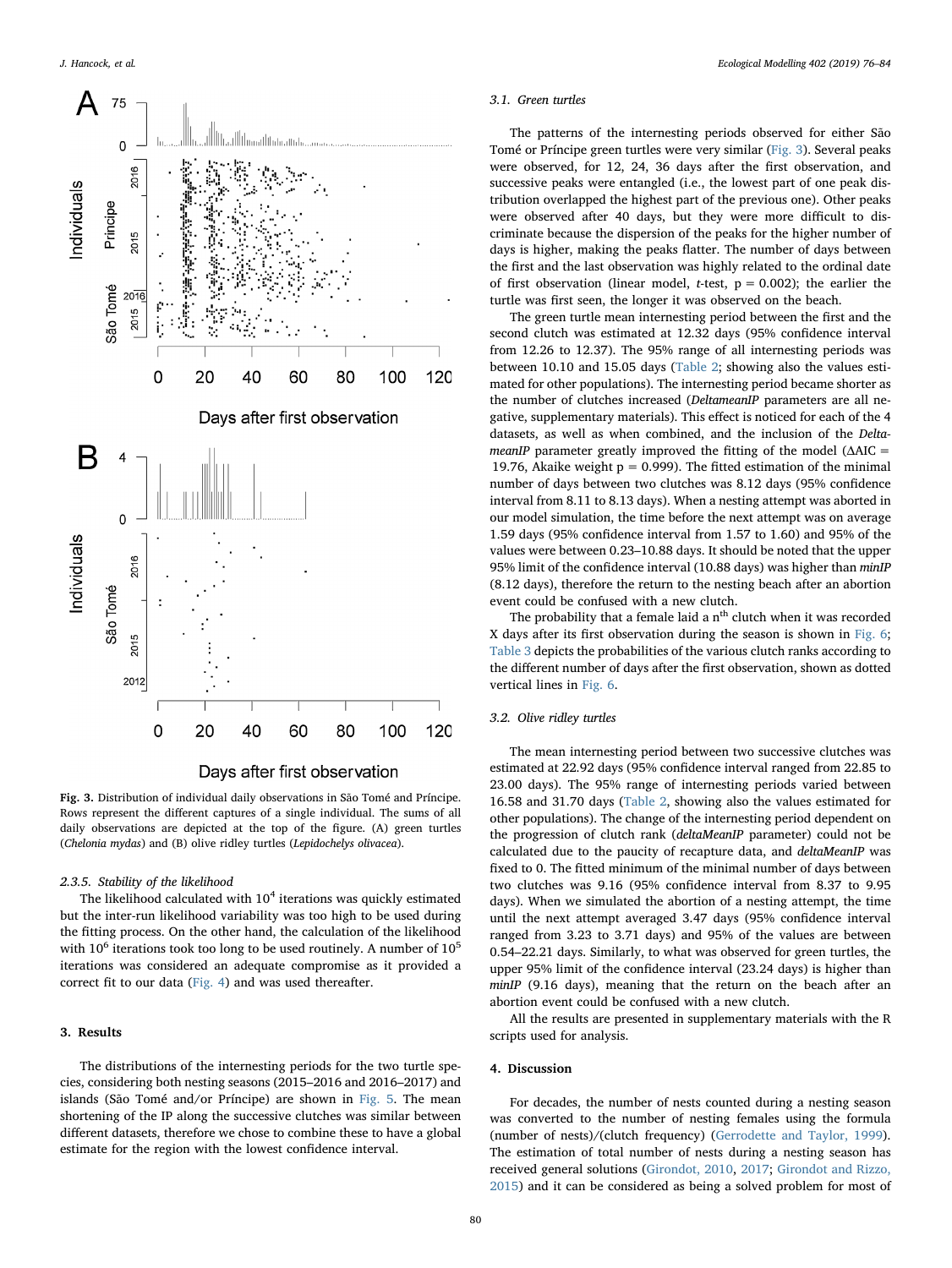<span id="page-6-0"></span>

<span id="page-6-1"></span>Fig. 4. Comparison between observed (top of [Fig. 3](#page-5-0)A) and modelled distribution of the internesting periods for green turtles in São Tomé and Príncipe.



Fig. 5. (A) Distribution of the number of days between two nesting attempts after a nesting abortion, and (B) internesting periods, for green (Chelonia mydas) and olive ridley turtles (Lepidochelys olivacea).

the situations. On the other hand a general procedure for the estimation of the number of nests per female (clutch frequency) is still needed ([Briane et al., 2007\)](#page-8-21). The most common procedure used the formula  $ECF = 1 + (d<sub>2</sub>- d<sub>1</sub>)/IP$  with  $d<sub>1</sub>$  representing the ordinal date of first observation of the nesting female in the season, and  $d_2$  the ordinal date of last observation of the nesting female in that same season and IP being the internesting period [\(Frazer and Richardson, 1985\)](#page-8-4). Estimation of mean  $IP$  is then done by averaging the number of days between all consecutive nesting attempts. However, the actual number of clutches laid by a female within a season is not known due to imperfect capture probability, either because of fieldwork constraints or of the ability of females to choose different nesting beaches in different nesting events [\(Tucker, 2009,](#page-9-3) [2010\)](#page-9-4). Therefore, we can never be sure that two observations of the same nesting female on the beach refer to consecutive nesting events, or if some were missed. In consequence, the quality of the IP estimate is dependent on our ability to count the true number of nests deposited by a female, which may vary from female to female, and is nearly impossible to know. In a general move in ecology from pattern to process ([Swihart et al., 2002\)](#page-9-10), the estimate of such an important parameter cannot be based simply on very strong untestable assumptions. This move is particularly relevant for species with a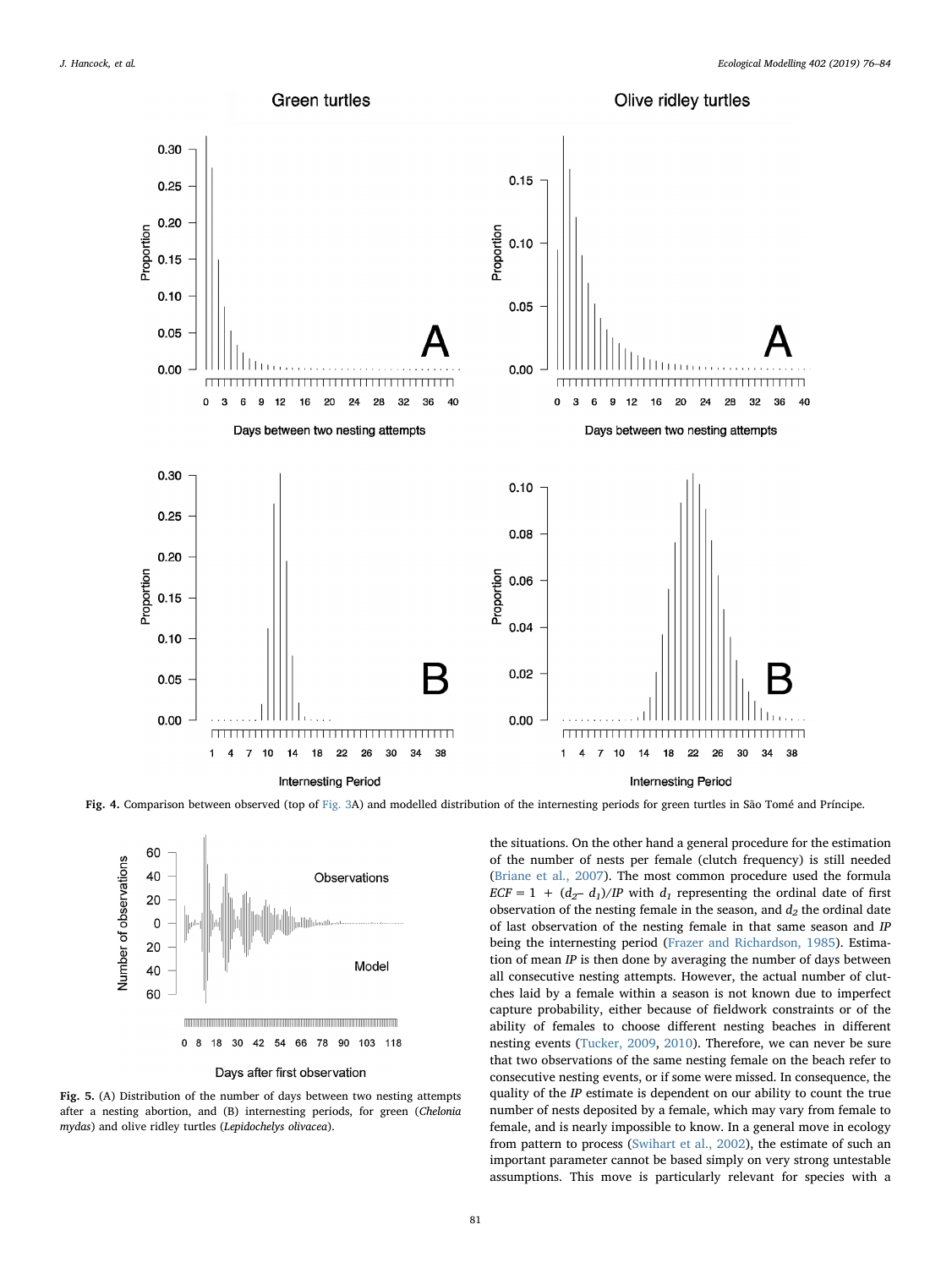#### <span id="page-7-0"></span>Table 2

Internesting periods in Chelonia mydas and Lepidochelys olivacea. Min and Max represent the range of IP used to estimate mean and SD. The values in N column has a non-consistent definition across the publications: It can be the number of females, the total number of observations, or the number of observations used to estimate mean and SD. Some values were estimated from published raw data (see notes).

| Species               | Location                             | <b>RMU</b>                | Mean               | SD                | Min             | Max             | N    | Reference                      |
|-----------------------|--------------------------------------|---------------------------|--------------------|-------------------|-----------------|-----------------|------|--------------------------------|
| Chelonia mydas        | São Tomé and Príncipe                | Atlantic, East            | 12.32              | 1.365             | 10              | 15              | 1842 | This study                     |
| Chelonia mydas        | Ascension Island                     | Atlantic, East            | 13.9               | 2.4               | 7               | 20              | 840  | Mortimer and Carr (1987)       |
| Chelonia mydas        | Alagadi beach, Cyprus                | Mediterranean             | 12.5               | 1.65              | 9               | 19              | 205  | Broderick et al. (2002)        |
| Chelonia mydas        | Tortuguero, Caribbean Sea            | Atlantic, Northwest       | 12.1               | 1.64 <sup>a</sup> | 7               | 18 <sup>d</sup> | 4654 | Carr et al. (1978)             |
| Chelonia mydas        | Tortuguero, Caribbean Sea            | Atlantic, Northwest       | 12.5               | 2.25 <sup>a</sup> | 10 <sup>d</sup> | 19 <sup>d</sup> | 132  | Carr and Giovannoli (1957)     |
| Chelonia mydas        | Melbourne Beach, Florida             | Atlantic, Northwest       | 12.9               | 1.59              | 10              | 19              | 165  | Johnson and Ehrhart (1996)     |
| Chelonia mydas        | Surinam (1970)                       | Atlantic, South Caribbean | 13.09 <sup>b</sup> | 1.26 <sup>a</sup> | 11              | 16              | 317  | Schulz (1975)                  |
| Chelonia mydas        | Surinam (1971)                       | Atlantic, South Caribbean | $13.27$ $\degree$  | 1.24 <sup>a</sup> | 11              | 16              | 601  | Schulz (1975)                  |
| Chelonia mydas        | Tromelin Island (1983-1984)          | Indian, Southwest         | 12.62 <sup>a</sup> | 1.92 <sup>a</sup> | 8               | 19              | 3036 | Le Gall et al. (1987)          |
| Chelonia mydas        | Tromelin Island (1982-1983)          | Indian, Southwest         | 12.68 <sup>a</sup> | 2.04 <sup>a</sup> | 8               | 19              | 1492 | Le Gall et al. (1987)          |
| Chelonia mydas        | French Frigate Shoals. Hawaii (1974) | Pacific, North Central    | 13.2               | 1.38 <sup>a</sup> | 11              | 18              | 74   | <b>Balazs</b> (1980)           |
| Chelonia mydas        | French Frigate Shoals. Hawaii (1975) | Pacific, North Central    | 13.4               | 1.35 <sup>a</sup> | 11              | 18              | 15   | <b>Balazs</b> (1980)           |
| Chelonia mydas        | Heron Island, Australia              | Pacific, Southwest        | 14.1               | 1.65              | 9               | 21              | 264  | Limpus et al. $(1984)$         |
| Chelonia mydas        | Sarawak, China Sea                   | Pacific, South Central    | 10.5               | 1.33 <sup>a</sup> | 8               | 17              | 5417 | Hendrickson (1958)             |
| Lepidochelys olivacea | São Tomé Island, Central Africa      | Atlantic, East            | 22.92              | 4.39              | 16              | 31              | 415  | This study                     |
| Lepidochelys olivacea | Orissa, India                        | Indian Ocean              | 22.09              | 0.58              | 20              | 25              | 4411 | Tripathy and Panday (2007)     |
| Lepidochelys olivacea | Mayumba Natl Park, Gabon             | Atlantic, East            | 17.5               | 4.3               | 9               | 25              | 18   | Maxwell et al. (2011)          |
| Lepidochelys olivacea | Sergipe, Brazil                      | Atlantic, West            | 22.35              | 7.01              | 21.2            | 23.5            | 143  | Matos et al. (2012)            |
| Lepidochelys olivacea | Playa Grande, Costa Rica             | Pacific, East             | 24.5               | 7.1               | 14              | 50              | 33   | Dornfeld et al. (2014)         |
| Lepidochelys olivacea | El Valle, Colombia                   | Pacific, East             | 18.8               | 4.2               | 16              | 25              | 4    | Barrientos-Muñoz et al. (2014) |

<span id="page-7-3"></span>The value was not calculated in the original publication.

<span id="page-7-5"></span><sup>b</sup> The published value was 13.2 days.

<span id="page-7-6"></span><sup>c</sup> The published value was 13.4 days.

<span id="page-7-4"></span><sup>d</sup> The min and/or max values have been calculated to reflect the published mean value.

<span id="page-7-1"></span>

Fig. 6. Probability distribution of the rank of a clutch according to the observed internesting period for green turtles (Chelonia mydas) in São Tomé and Príncipe nesting beaches (2015–2017). The values for internesting periods shown as dotted lines are summarized in [Table 3.](#page-7-2)

complex life cycle such as marine turtles, for which the interpretation of changes in numbers in terms of population mechanisms is quite challenging.

The identification of a high number of individual females allowed us to observe the typical pattern of succession of peaks at multiples of 12 days which is typical of green turtles ([Fig. 3\)](#page-5-0). The broadening of the peaks observed in longer returns is likely due to two phenomena: the variability of the internesting periods and the fuzziness resulting from the high rate of nesting abortion classically observed for this species ([Mortimer and Portier, 1989](#page-9-11)). This pattern was less clear for olive ridley turtles and it was impossible to clearly identify peaks within our data ([Fig. 3](#page-5-0)); however, this result is particularly important because it showed that the internesting period can be evaluated even when data are sparse, as for olive ridleys.

The estimation of the internesting interval for both studied species was very reliable according to the diagnostic tools used, showing that the design and implementation of an individual-focused statistical model was successful at producing a robust estimate of the internesting period of female marine turtles. These internesting periods are likely to be dependent on the turtle's physiological reproductive capacity as well as on local external, primarily anthropogenic, factors that may disturb turtles attempting to nest ([Tiwari and Bjorndal, 2000\)](#page-9-12). The observation that the nesting season is longer for early nesters has also been noted for leatherback turtles in French Guiana ([Fretey and Girondot, 1989\)](#page-8-22). Two

<span id="page-7-2"></span>Table 3

Clutch rank probability according to an observed internesting period for green turtles (Chelonia mydas). The periods considered on the first column are depicted in [Fig. 6](#page-7-1) as dotted lines.

| Observed internesting period in days | Clutch 0 | Clutch 1 | Clutch 2 | Clutch 3 | Clutch 4 | Clutch 5 | Clutch 6 | Clutch 7 | Clutch 8 | Clutch 9 | Clutch 10 |
|--------------------------------------|----------|----------|----------|----------|----------|----------|----------|----------|----------|----------|-----------|
| 6                                    | 1.000    |          |          |          |          |          |          |          |          |          |           |
| 10                                   | 0.017    | 0.983    |          |          |          |          |          |          |          |          |           |
| 12                                   | 0.003    | 0.997    |          |          |          |          |          |          |          |          |           |
| 19                                   | 0.025    | 0.578    | 0.397    |          |          |          |          |          |          |          |           |
| 24                                   |          | 0.007    | 0.992    |          |          |          |          |          |          |          |           |
| 30                                   | 0.002    | 0.026    | 0.658    | 0.314    |          |          |          |          |          |          |           |
| 36                                   |          | 0.001    | 0.015    | 0.984    |          |          |          |          |          |          |           |
| 50                                   |          | 0.001    | 0.003    | 0.025    | 0.959    | 0.013    |          |          |          |          |           |
| 100                                  |          |          |          | 0.001    | 0.001    | 0.019    | 0.023    | 0.049    | 0.193    | 0.710    | 0.004     |
|                                      |          |          |          |          |          |          |          |          |          |          |           |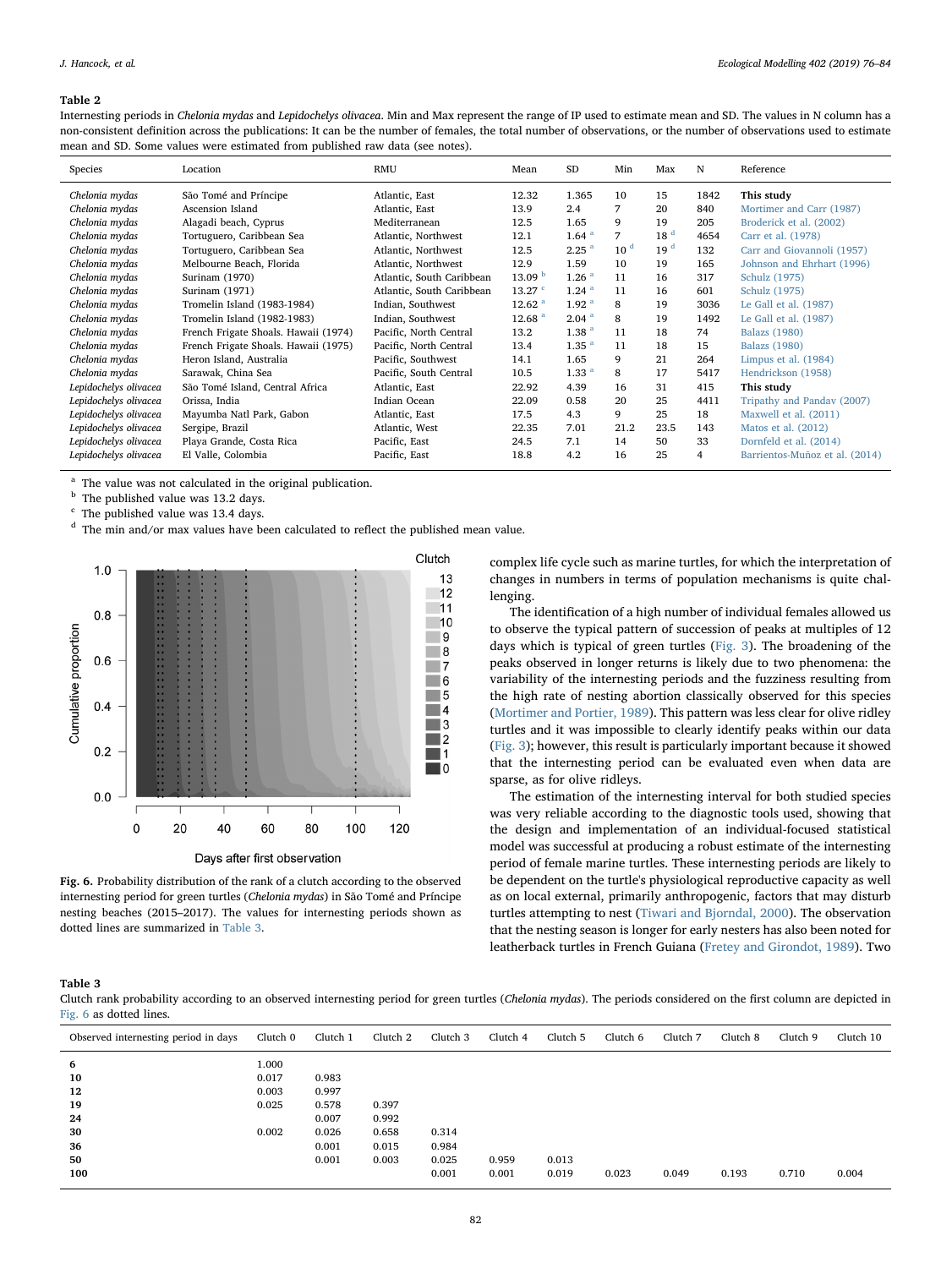non-exclusive explanations were proposed: either the turtles arriving first in the nesting site laid a higher number of clutches or, most likely, the turtles that are seen first later in the season have already nested but were not observed.

Moreover, our model shows an important advance in estimating the rank of a clutch in relation to the date of the first observation of a turtle on the beach [\(Fig. 6](#page-7-1)), with a particularly high probability of success when the interval of days is small and close to a multiple of the mean internesting period. For example, for green turtles, when a female is observed on the beach after 12 and 24 days, the probability that these nests correspond to its second and third clutches are respectively 0.997 and 0.992 ([Table 3\)](#page-7-2). If the number of days is not a multiple of the internesting period, then the rank of the clutch is uncertain: for an observation 19 days after the previous observation, the probability that it is the second or third clutches are 0.578 and 0.397 respectively ([Table 3\)](#page-7-2). When the number of days increase, surprisingly, the determination of the rank of the clutch did not degrade too much. For example, if a female is observed after 100 days, the probability that it is her  $10^{th}$  clutch is 0.71 ([Table 3](#page-7-2)).

Another interesting result from our model, is that we demonstrate that for green turtles, the internesting period declines as clutch rank increases. The inverse relation between internesting period and clutch rank was also demonstrated in loggerhead turtles using data from intensive field work ([Limpus, 1985](#page-9-20)). It is tempting to link this decrease of the internesting period with the lower number of eggs present in the clutches of higher rank as shown in loggerheads ([Limpus, 1985\)](#page-9-20), but testing this hypothesis with our dataset was not possible.

# 5. Conclusion

The use of capture mark recapture (CMR) studies on nesting beaches can be used to estimate the minimum number of reproductive turtles in each season but interpreting the nesting history of a female is a prerequisite to be able to convert an observed total number of clutches into an estimate of the number of females in a population. We consider that up to now, no model is yet able to correctly convert a dataset of observed or estimated clutch frequency (OCF and ECF) into a number of females in a population, as the impracticality of assessing this parameter is directly due to field constraints and to the variability in female behaviour. The common restraints posed by incomplete datasets that include extended time intervals between individual re-observations is solved by our model, which can be used to determine with high probability the rank of an observed clutch since the first observation. Moreover, our model demonstrates the usefulness of CMR datasets in understanding patterns in the individual behaviour of a female on the beach and how these affect the variation in internesting periods for a given population.

# Declarations of interest

None.

# Acknowledgments

We thank all the beach monitoring staff of Marapa in São Tomé and Fundação Príncipe Trust in Príncipe Island for their hard work at night protecting the turtles, nests and gathering the data that made these analyses possible. We also thank the authorities of São Tomé and Príncipe Republic to have authorized this research, HBD Princípe Sustainable and Responsible Development for supporting FPT activities on Príncipe Island during the time of this study. This study was partially funded by national funds through FCT - Fundação para a Ciência e a Tecnologia in Portugal through a doctoral scholarship awarded to JM Hancock (PD/BD/52599/2014).

### Appendix A. Supplementary data

Supplementary material related to this article can be found, in the online version, at doi:[https://doi.org/10.1016/j.ecolmodel.2019.04.](https://doi.org/10.1016/j.ecolmodel.2019.04.013) [013](https://doi.org/10.1016/j.ecolmodel.2019.04.013).

#### References

- <span id="page-8-12"></span>[Akaike, H., 1974. A new look at the statistical model identi](http://refhub.elsevier.com/S0304-3800(19)30158-9/sbref0005)fication. IEEE Trans. Automat. [Contr. 19, 716](http://refhub.elsevier.com/S0304-3800(19)30158-9/sbref0005)–723.
- <span id="page-8-0"></span>[Alvarado, J., Murphy, T.M., 1999. Nesting periodicity and internesting behavior. In:](http://refhub.elsevier.com/S0304-3800(19)30158-9/sbref0010) [Eckert, K.L., Bjorndal, K.A., Abreu-Grobois, F.A., Donnelly, M. \(Eds.\), Research and](http://refhub.elsevier.com/S0304-3800(19)30158-9/sbref0010) [Management Techniques for the Conservation of Sea Turtles, Vol. Publication No. 4.](http://refhub.elsevier.com/S0304-3800(19)30158-9/sbref0010) [IUCN/SSC Marine Turtle Specialist Group, Gland, Switzerland, pp. 115](http://refhub.elsevier.com/S0304-3800(19)30158-9/sbref0010)–118.
- <span id="page-8-26"></span>[Balazs, G.H., 1980. Synopsis of Biological Data on the Green Turtle in the Hawaiian](http://refhub.elsevier.com/S0304-3800(19)30158-9/sbref0015) [Islands. NOAA Tech. Memo. NMFS: Honolulu, Hawaii 148 pp](http://refhub.elsevier.com/S0304-3800(19)30158-9/sbref0015).
- <span id="page-8-29"></span>[Barrientos-Muñoz, K.G., Ramírez-Gallego, C., Páez, V., 2014. Nesting ecology of the olive](http://refhub.elsevier.com/S0304-3800(19)30158-9/sbref0020) ridley sea turtle (Lepidochelys olivacea[\) \(Cheloniidae\) at El Valle Beach, Northern](http://refhub.elsevier.com/S0304-3800(19)30158-9/sbref0020) Pacifi[c, Colombia. Acta Biológica Colombiana 19, 437](http://refhub.elsevier.com/S0304-3800(19)30158-9/sbref0020)–445.
- <span id="page-8-2"></span>[Bonnet, X., Bradshow, D., Shine, R., 1998. Capital versus income breeding: an ec](http://refhub.elsevier.com/S0304-3800(19)30158-9/sbref0025)[tothermic perspective. Oikos 83, 333](http://refhub.elsevier.com/S0304-3800(19)30158-9/sbref0025)–342.
- <span id="page-8-21"></span>[Briane, J.-P., Rivalan, P., Girondot, M., 2007. The inverse problem applied to the](http://refhub.elsevier.com/S0304-3800(19)30158-9/sbref0030) [Observed Clutch Frequency of Leatherbacks from Yalimapo beach, French Guiana.](http://refhub.elsevier.com/S0304-3800(19)30158-9/sbref0030) [Chelonian Conserv. Biol. 6, 63](http://refhub.elsevier.com/S0304-3800(19)30158-9/sbref0030)–69.
- <span id="page-8-6"></span>[Broderick, A.C., Glen, F., Godley, B.J., Hays, G.C., 2002. Estimating the number of green](http://refhub.elsevier.com/S0304-3800(19)30158-9/sbref0035) [and loggerhead turtles nesting annually in the Mediterranean. Oryx 36, 227](http://refhub.elsevier.com/S0304-3800(19)30158-9/sbref0035)–235.
- <span id="page-8-11"></span>[Burnham, K.P., Anderson, D.R., 2002. Model Selection and Multimodel Inference: a](http://refhub.elsevier.com/S0304-3800(19)30158-9/sbref0040) [Practical Information-theoretic Approach. Springer-Verlag, New York 488 pp.](http://refhub.elsevier.com/S0304-3800(19)30158-9/sbref0040)
- <span id="page-8-24"></span>[Carr, A., Giovannoli, L., 1957. The ecology and migrations of sea turtles. 2. Results of](http://refhub.elsevier.com/S0304-3800(19)30158-9/sbref0045) field [work in Costa Rica, 1955. Amer. Mus. Novitates 1835, 1](http://refhub.elsevier.com/S0304-3800(19)30158-9/sbref0045)–32.
- <span id="page-8-23"></span>[Carr, A.F., Carr, M.H., Meylan, A.B., 1978. The ecology and migrations of sea turtles 7: the](http://refhub.elsevier.com/S0304-3800(19)30158-9/sbref0050) [west Caribbean green turtle colony. Bull. Am. Mus. Nat. Hist. 162, 1](http://refhub.elsevier.com/S0304-3800(19)30158-9/sbref0050)–48.
- <span id="page-8-14"></span>[Chib, S., Greenberg, E., 1995. Understanding the Metropolis-Hastings algorithm. Am.](http://refhub.elsevier.com/S0304-3800(19)30158-9/sbref0055) [Stat. 49, 327](http://refhub.elsevier.com/S0304-3800(19)30158-9/sbref0055)–335.
- <span id="page-8-28"></span>[Dornfeld, T.C., Robinson, N.J., Tomillo, P.S., Paladino, F.V., 2014. Ecology of solitary](http://refhub.elsevier.com/S0304-3800(19)30158-9/sbref0060) [nesting olive Ridley sea turtles at Playa Grande, Costa Rica. Mar. Biol. 162, 123](http://refhub.elsevier.com/S0304-3800(19)30158-9/sbref0060)–139.
- <span id="page-8-8"></span>[Formia, A., Godley, B.J., Dontaine, J.F., Bruford, M.W., 2006. Mitochondrial DNA di](http://refhub.elsevier.com/S0304-3800(19)30158-9/sbref0065)[versity and phylogeography of endangered green turtle \(Chelonia mydas\) populations](http://refhub.elsevier.com/S0304-3800(19)30158-9/sbref0065) [in Africa. Conserv. Genet. 7, 353](http://refhub.elsevier.com/S0304-3800(19)30158-9/sbref0065)–369.
- <span id="page-8-4"></span>[Frazer, N.B., Richardson, J.I., 1985. Annual variation in clutch size and frequency for](http://refhub.elsevier.com/S0304-3800(19)30158-9/sbref0070) loggerhead turtles, Caretta caretta[, nesting at Little Cumberland Island, Georgia, USA.](http://refhub.elsevier.com/S0304-3800(19)30158-9/sbref0070) [Herpetologica 41, 246](http://refhub.elsevier.com/S0304-3800(19)30158-9/sbref0070)–251.
- <span id="page-8-1"></span>Fretey, J., Girondot, M., 1988. Nidifi[cation de la tortue luth sur le littoral de Guyane](http://refhub.elsevier.com/S0304-3800(19)30158-9/sbref0075) [française pendant la saison 1987. Annales de la Société des Sciences Naturelles de la](http://refhub.elsevier.com/S0304-3800(19)30158-9/sbref0075) [Charente-Maritime 7, 729](http://refhub.elsevier.com/S0304-3800(19)30158-9/sbref0075)–737.
- <span id="page-8-22"></span>Fretey, J., Girondot, M., 1989. L'[activité de ponte de la tortue luth,](http://refhub.elsevier.com/S0304-3800(19)30158-9/sbref0080) Dermochelys coriacea [\(Vandelli, 1761\), pendant la saison 1988 en Guyane française. Revue d](http://refhub.elsevier.com/S0304-3800(19)30158-9/sbref0080)'Ecologie-La [Terre et la Vie 44, 261](http://refhub.elsevier.com/S0304-3800(19)30158-9/sbref0080)–274.
- <span id="page-8-3"></span>[Fuentes, M.M.P.B., Monsinjon, J., Lopez, M., Lara, P., Santos, A., dei Marcovaldi, M.A.G.,](http://refhub.elsevier.com/S0304-3800(19)30158-9/sbref0085) [Girondot, M., 2017. Sex ratio estimates for species with temperature-dependent sex](http://refhub.elsevier.com/S0304-3800(19)30158-9/sbref0085) determination diff[er according to the proxy used. Ecol. Modell. 365, 55](http://refhub.elsevier.com/S0304-3800(19)30158-9/sbref0085)–67.
- <span id="page-8-17"></span>[Gerrodette, T., Taylor, B.L., 1999. Estimating population size. In: Eckert, K.L., Bjorndal,](http://refhub.elsevier.com/S0304-3800(19)30158-9/sbref0090) [K.A., Abreu-Grobois, F.A., Donnelly, M. \(Eds.\), Research and Management](http://refhub.elsevier.com/S0304-3800(19)30158-9/sbref0090) [Techniques for the Conservation of Sea Turtles. IUCN/SSC Marine Turtle Specialist](http://refhub.elsevier.com/S0304-3800(19)30158-9/sbref0090) [Group Publication No. 4, Whasington, DC, pp. 67](http://refhub.elsevier.com/S0304-3800(19)30158-9/sbref0090)–71.
- <span id="page-8-9"></span>[Girard, A., Godgenger, M.-C., Gibudi, A., Fretey, J., Billes, A., Roumet, D., Bal, G.,](http://refhub.elsevier.com/S0304-3800(19)30158-9/sbref0095) [Bréheret, N., Bitsindou, A., Leeuwe, H.V., Verhage, B., Ricois, S., Bayé, J.-P.,](http://refhub.elsevier.com/S0304-3800(19)30158-9/sbref0095) [Carvalho, J., Lima, H., Neto, E., Angoni, H., Ayissi, I., Bebeya, C., Folack, J.,](http://refhub.elsevier.com/S0304-3800(19)30158-9/sbref0095) [Nguegim, J.R., Girondot, M., 2016. Marine turtles nesting activity assessment and](http://refhub.elsevier.com/S0304-3800(19)30158-9/sbref0095) [trend along the Central African Atlantic coast for the period of 1999-2008. Int. J. Mar.](http://refhub.elsevier.com/S0304-3800(19)30158-9/sbref0095) [Sci. Ocean Technol. 3, 21](http://refhub.elsevier.com/S0304-3800(19)30158-9/sbref0095)–32.
- <span id="page-8-18"></span>[Girondot, M., 2010. Estimating density of animals during migratory waves: application to](http://refhub.elsevier.com/S0304-3800(19)30158-9/sbref0100) [marine turtles at nesting site. Endanger. Species Res. 12, 85](http://refhub.elsevier.com/S0304-3800(19)30158-9/sbref0100)–105.
- <span id="page-8-19"></span>[Girondot, M., 2017. Optimizing sampling design to infer marine turtles seasonal nest](http://refhub.elsevier.com/S0304-3800(19)30158-9/sbref0105) [number for low-and high-density nesting beach using convolution of negative bino](http://refhub.elsevier.com/S0304-3800(19)30158-9/sbref0105)[mial distribution. Ecol. Indic. 81, 83](http://refhub.elsevier.com/S0304-3800(19)30158-9/sbref0105)–89.
- <span id="page-8-15"></span>[Girondot, M., 2018a. HelpersMG: tools for earth meteorological analysis. The](http://refhub.elsevier.com/S0304-3800(19)30158-9/sbref0110) [Comprehensive R Archive Network, 3.1.3 ed.](http://refhub.elsevier.com/S0304-3800(19)30158-9/sbref0110) .
- <span id="page-8-13"></span>[Girondot, M., 2018b. Phenology: tools to manage a parametric function that describes](http://refhub.elsevier.com/S0304-3800(19)30158-9/sbref0115) [phenology. The Comprehensive R Archive Network, 7.1 ed.](http://refhub.elsevier.com/S0304-3800(19)30158-9/sbref0115) .
- <span id="page-8-7"></span>[Girondot, M., Fretey, J., 1996. Leatherback turtles,](http://refhub.elsevier.com/S0304-3800(19)30158-9/sbref0120) Dermochelys coriacea, nesting in [French Guiana, 1978-1995. Chelonian Conserv. Biol. 2, 204](http://refhub.elsevier.com/S0304-3800(19)30158-9/sbref0120)–208.
- <span id="page-8-20"></span>[Girondot, M., Rizzo, A., 2015. Bayesian framework to integrate traditional ecological](http://refhub.elsevier.com/S0304-3800(19)30158-9/sbref0125) [knowledge into ecological modeling: a case study. J. Ethnobiol. 35, 337](http://refhub.elsevier.com/S0304-3800(19)30158-9/sbref0125)–353.
- <span id="page-8-10"></span>Graff[, D., 1996. Sea turtle nesting and utilization survey in São Tomé. Mar. Turtle](http://refhub.elsevier.com/S0304-3800(19)30158-9/sbref0130) [Newslett. 75, 8](http://refhub.elsevier.com/S0304-3800(19)30158-9/sbref0130)–12.
- <span id="page-8-5"></span>[Hays, G.C., 2001. The implications of adult morphology for clutch size in the](http://refhub.elsevier.com/S0304-3800(19)30158-9/sbref0135) flatback turtle (Natator depressa[\). J. Mar. Biol. Assoc. U. K. 81, 1064](http://refhub.elsevier.com/S0304-3800(19)30158-9/sbref0135)–1065.
- <span id="page-8-16"></span>[Heidelberger, P., Welch, P.D., 1983. Simulation run length control in the presence of an](http://refhub.elsevier.com/S0304-3800(19)30158-9/sbref0140) [initial transient. Oper. Res. 31, 1109](http://refhub.elsevier.com/S0304-3800(19)30158-9/sbref0140)–1144.
- <span id="page-8-27"></span>[Hendrickson, J.R., 1958. The green sea turtle,](http://refhub.elsevier.com/S0304-3800(19)30158-9/sbref0145) Chelonia mydas (Linn.) in Malaya and [Sarawak. Proc. Zool. Soc. London 130, 455](http://refhub.elsevier.com/S0304-3800(19)30158-9/sbref0145)–535.
- <span id="page-8-25"></span>[Johnson, S.A., Ehrhart, L.M., 1996. Reproductive ecology of the Florida green turtle:](http://refhub.elsevier.com/S0304-3800(19)30158-9/sbref0150)